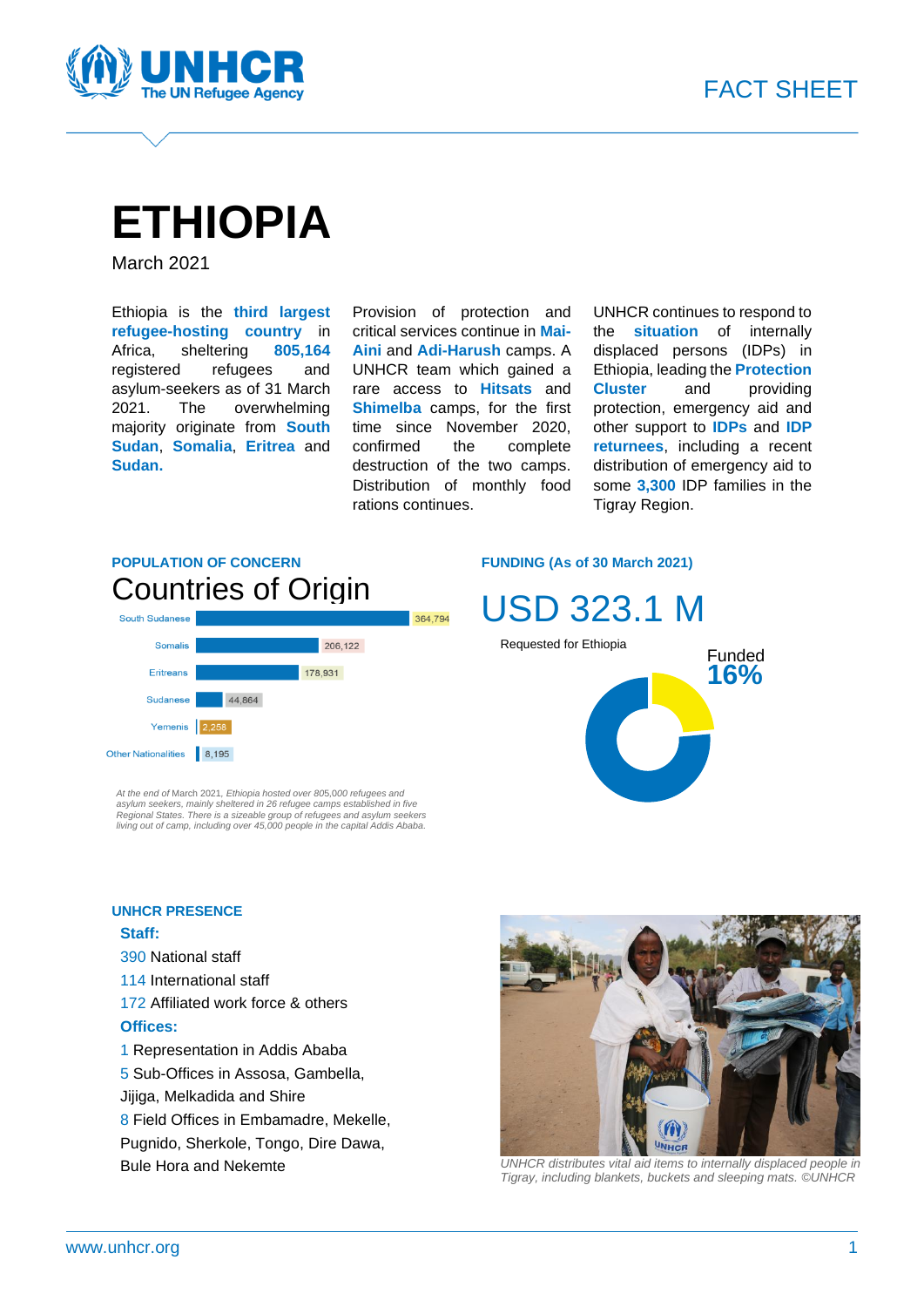

### Working with Partners

UNHCR's main government counterpart in the refugee response in Ethiopia is the Agency for Refugee and Returnee Affairs (ARRA). UNHCR also works closely with 57 humanitarian and development partners and is part of the Humanitarian Country Team, where refugee programmes are discussed strategically to ensure the needs of refugees are adequately presented and addressed across the UN System. UNHCR builds on well-established coordination fora, including the inter-sector Refugee Coordination Group together with national and regional sectorial working groups. Committed to pursuing refugee inclusion in national services and economies, as per the Global Compact on Refugees (GCR), UNHCR is furthering partnerships with Ethiopian line Ministries, regional and local authorities, development partners and the private sector.

### Main Activities

#### **Protection**

- Together with ARRA, UNHCR coordinates the delivery of protection and assistance for refugees and asylum-seekers in Ethiopia, as well as the promotion of solutions. It works to strengthen refugee protection through the expansion of improved community-based and multi-sectorial child protection and GBV programmes. Moreover, UNHCR works with government, national and international partners, including NGOs and UN agencies, to provide protection and assistance to IDPs and IDP returnees in different parts of the country.
- UNHCR also provides technical support to ARRA in the registration and status determination of new arrivals using an advanced biometric registration system (BIMS), which provides a more reliable means for the identification of refugees and asylum-seekers, thereby enhancing their protection.
- UNHCR is working with UNICEF on a model and transformative Blueprint partnership to secure refugee children a fair deal in line with the Global Compact on Refugees (GCR), and as reflected in the commitments made at the Global Refugee Forum (GRF). The main objectives of the Blueprint encompass strengthening existing national child protection systems, including those for birth registration; developing the capacity of national partners on refugee protection; and integrating refugee children into the national child protection systems.
- UNHCR is strongly committed to ensure consistent and effective communication with refugee communities. It is actively using refugee social media groups across the operation to communicate with refugee communities, particularly in the context of COVID-19 and the need to disseminate prevention messages on a regular basis.

#### **Durable Solutions**

Providing resettlement opportunities remains a top priority, as conditions for voluntary repatriation are unfavorable for most refugee nationalities in Ethiopia, and local integration programmes are yet to be put in place. In 2021, UNHCR's resettlement submission target so far is 1,625 individuals,. By the end of March, 316 individuals were processed for Resettlement. Only seven individuals departed to resettlement countries so far this year as there were no departures in January and February due to the Department of Immigration's hold on exit permits for refugees. 155 individuals have been supported in family reunification cases. Refugees applying for UNICORE scholarships were supported by Complementary Pathways staff throughout March as refugees compete for 43 scholarships to Italy.

#### **Shelter**

▪ Access to adequate shelter remains below the standard in all the refugee camps with only 46% of the camp-based refugee households living in adequate dwelling. UNHCR and its shelter partners continue to improve the shelter coverage in all refugee camps including through the planned construction of 1,073 transitional shelters and 1,381 emergency shelters in 2021. So far this year, 930 emergency shelters have been put up, including 600 in Mai-Aini and Adi-Harush camps in the Tigray Region to accommodate refugees that were newly relocated to the two camps.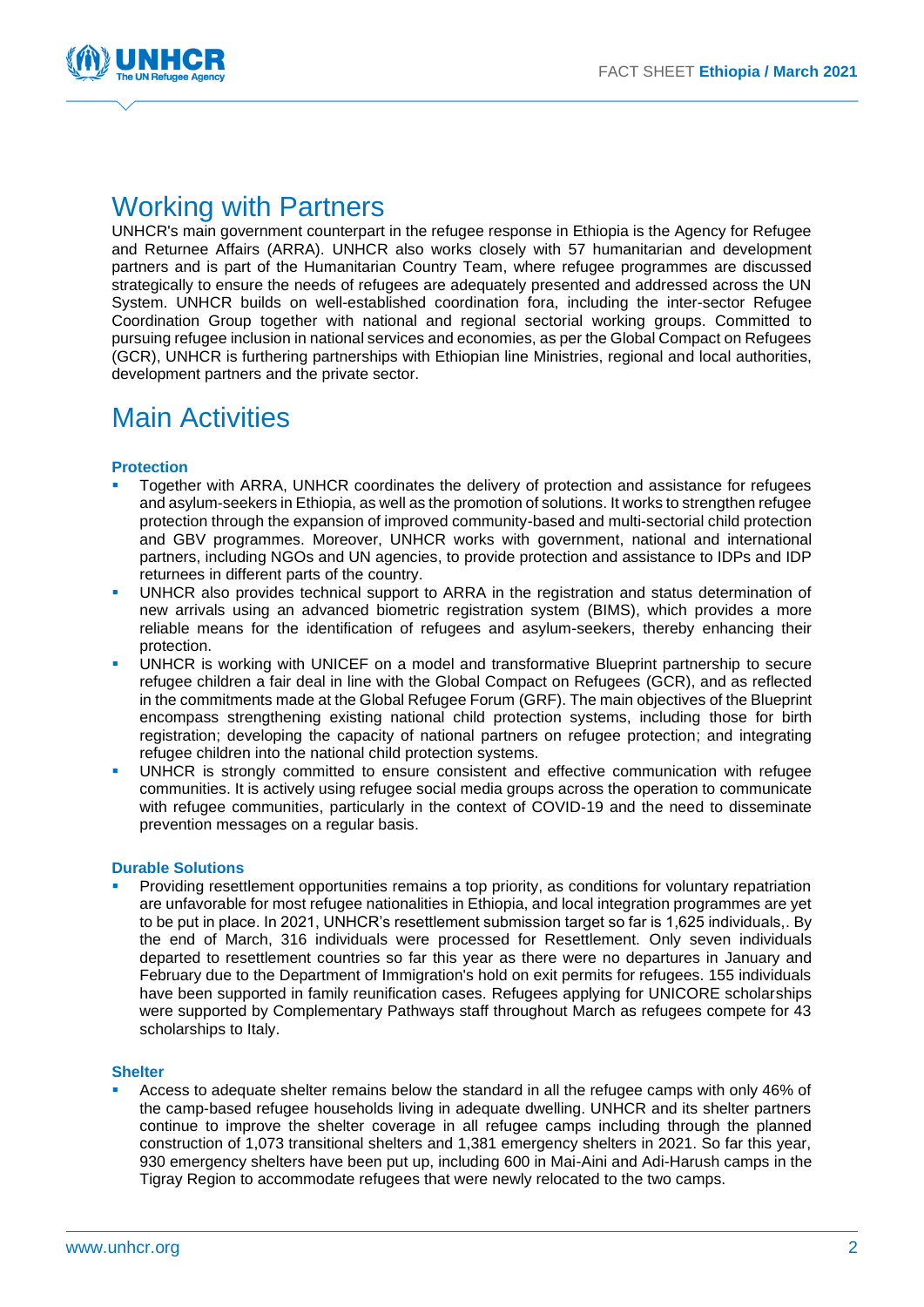

#### **Education**

- Following the extended closures due to COVID-19 and the conflict in Tigray, the primary school in Adi-Harush camp has reopened, with 3,283 students attending classes for the first time in over a year. To date, a total of 164,631 refugee students are attending classes, including 48,841 in preprimary, 105,101 in primary and 10,689 in secondary schools. 58 percent of them are females.
- However, meeting the minimum guidelines set by the Ministry of Education to curb the spread of coronavirus in the schools remains a challenge for most schools. Shift systems and alternate learning are being used as a temporary measure to maximize the use of available resources. Despite the good efforts, over 60% of all refugee schools in Ethiopia do not meet the standards of safe learning environments.

#### **Health**

- UNHCR, in collaboration with the Government of Ethiopia (GoE) and its partners, facilitates access to primary and emergency secondary and tertiary healthcare services for refugees and asylumseekers. It supports the operational costs of primary healthcare services in the different refugee camps, as well as the referral care costs for secondary and tertiary health services in regional and central referral facilities. In urban settings such as Addis Ababa, UNHCR covers the cost of medicines and investigations. Essential health service delivery has been restored in two of the four refugee camps in Tigray region. As part of the prioritized group for COVID-19 vaccination, refugees that are supporting frontline health workers in the refugee camps will be among the first to be vaccinated.
- UNHCR, together with ARRA, Regional Health Bureaus and other health partners continued to carry out prevention and response to COVID-19 in refugee camps and other locations sheltering refugees in the form of risk communication and community engagement, service reorientation, training of health personnel, case identification, contact tracing and referrals, distribution of personal protective equipment (PPE) and essential medicines and materials to strengthen health services. UNHCR is also supporting the Inter-agency COVID-19 response to the IDP situation by providing PPE and sanitation materials, equipping isolation and quarantine centres and providing community sensitization. UNHCR has successfully advocated with the Government of Ethiopia for the inclusion of refugees and other persons of concern in national anti-COVID-19 vaccination programmes.

#### **Food Security and Nutrition**

UNHCRs contributes to preventive and curative aspects of nutrition programmes through the Community-Based Management of Acute Malnutrition (CMAM) model. It monitors the nutrition status of refugees through Standardised Expanded Nutrition Survey (SENS) assessments and coordinates with partners in nutrition response programming. UNHCR works with the World Food Programme (WFP) on food distribution to ensure refugees have sufficient access to basic food. However, they continue to receive only about 84% of the minimum standard food ration of 2,100 kcal per person per day. This has kept the Global Acute Malnutrition (GAM) rate in most camps higher than the acceptable standards. UNHCR is advocating for additional resources, so that refugees can receive the minimum standard of food in-take per day.

#### **Water and Sanitation (WASH)**

- UNHCR works with its partners to provide access to water, sanitation and hygiene (WASH) services to refugees and asylum-seekers. An average of 19 litres of water was provided per person per day in the camps. However, water supply was constrained recently due to the fuel shortage in the country, reducing the capacity of some boreholes to pump enough water.
- Water and sanitation services continue to be reinforced in Mai-Aini and Adi-Harush refugee camps in the Tigray Region. In Kebribeyah and Sheder camps in the Jijiga area, UNHCR and partners are working to address shortage of water supply caused due to drought and technical issues.
- COVID-19 prevention activities such as the provision of adequate water and soap and hygiene promotion activities continued in all refugee camps. Almost the entire populations in the other camps have been reached with COVID-19 related hygiene promotion messages. The number of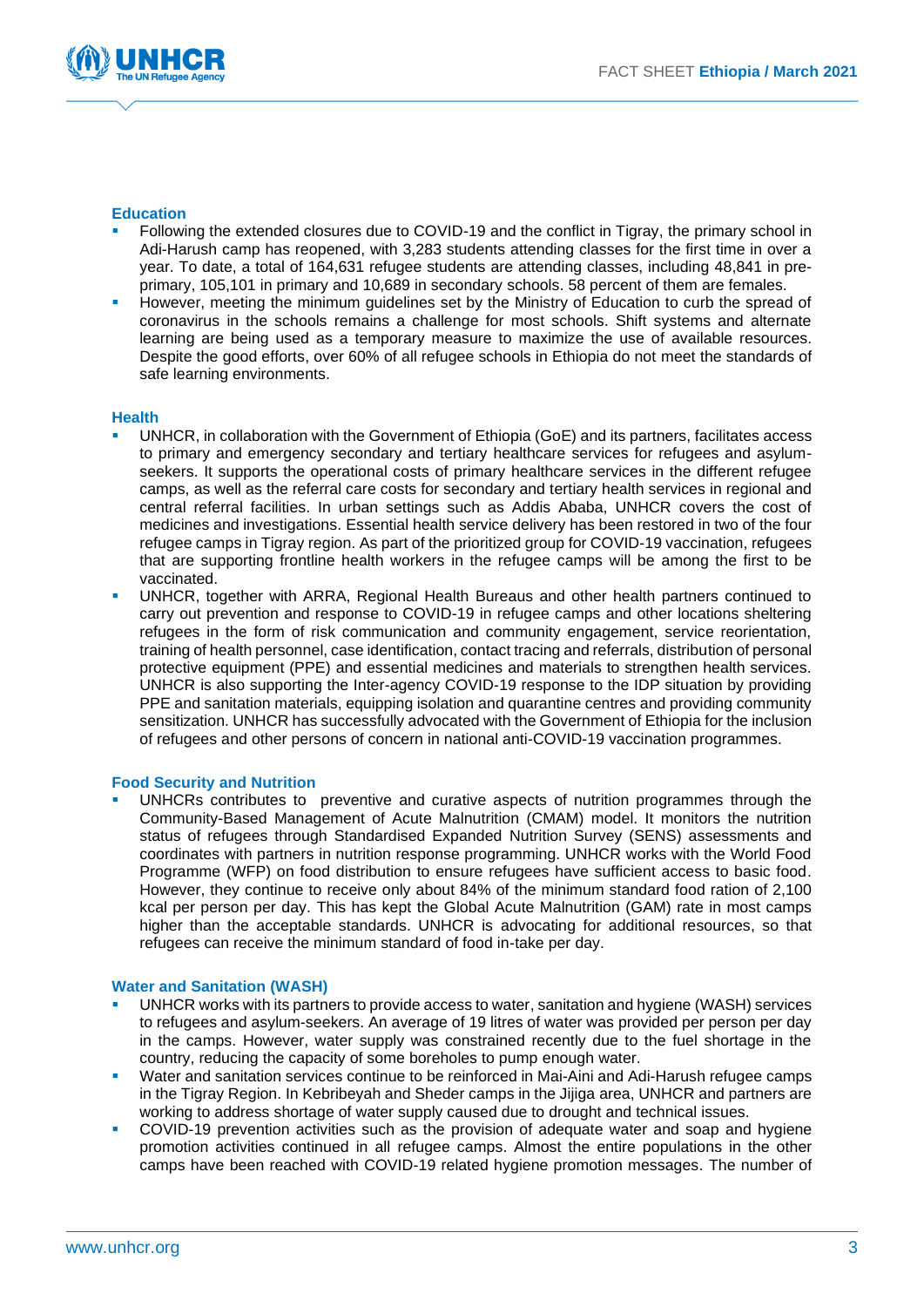

refugees per hygiene promoter stands at 1,054 which is in line with the UNHCR's post-emergency target.

#### **Cash-Based Interventions (CBI)**

- UNHCR continues to provide monthly cash assistance to a small number of urban refugees in Addis Ababa (some 4,400 individuals) to cover their basic needs, with an additional amount for extra hygiene and sanitation support for the prevention of COVID-19. There are ongoing efforts to expand this assistance modality to the different refugee and IDP hosting areas in Ethiopia. UNHCR also advocates for provision of cash assistance to other vulnerable groups including to: a) the significant number of 'out-of-camp' refugees mainly in Addis Ababa, who previously sustained themselves by working in the informal sector and/or received remittances, but whose income has been severely impacted by the COVID-19 pandemic, b) Eritrean refugees who were recently displaced from Tigray to Addis Ababa and have since been living in deplorable conditions.
- Following the piloting of cash assistance for shelter construction in two refugee camps -Awbare and Shedder- in Jijiga in 2019, UNHCR is working to scale up the intervention in the two camps and expand the same to other refugee hosting locations. CBI is also used to provide reintegration support to Ethiopian refugees, who voluntarily return to their country of origin. It will also be used to a limited extent to respond to the basic needs of IDPs in various locations.

#### **Access to Energy**

UNHCR continues to be part of the multi-actor partnership working to improve refugees' access to energy for cooking, lighting, and other uses. The Energy and Environment Working Group (EEWG) is preparing a "Multi-actor National Cooking Fuel Strategy" guiding the implementation of access to sufficient, safe, sustainable and clean cooking energy to refugees and host communities'. In the first quarter of 2021, more than 46,000 pieces of briquettes and 310m3 of firewood were distributed for selected beneficiaries in camps in the Afar and Benishangul-Gumuz regions. While operationalization of five grid connected communal kitchens is underway in Afar, 500 locally produced cooking stoves have been distributed in the Melkadida camps using the Cash-Based Intervention (CBI) modality. The relevant Cooperative has installed one additional Solar Mini-grid in Kobe refugee camp by to provide clean electricity to the market and small business centers. As part of environmental rehabilitation and natural resource management, seedling preparations and nursery site development are underway to plant multipurpose trees across all refugees and hosting communities in the upcoming rainy season.

#### **Community Empowerment and Self-Reliance**

- To support the Government of Ethiopia's commitments to foster refugee economic inclusion, UNHCR continues its technical support to ARRA, bolstering their lead role in bridging the humanitarian and development nexus.
- UNHCR has partnered with the Federal Cooperative Agency (FCA) to explore possible entry points for the inclusion of refugees into primary cooperative structures. In March 2021, both agencies undertook a joint field mission to Melkadida in the Somali region to assess the viability of existing cooperative structures that are supported by livelihoods projects funded by IKEA Foundation. UNHCR, ARRA and the FCA will work towards developing a national guiding framework to formally accommodate refugees into primary cooperative structures in line with the provisions of the refugee proclamation which grants refugees the right to work in recognized employment pathways. High-level engagements with ARRA, relevant federal level line ministries and the Somali regional government will be undertaken to formalize land lease arrangements in accordance with Article 26(5) of the refugee proclamation. The lease agreements will be negotiated between the woreda administration or individual host community members with land holding rights and the nine cooperatives that are composed of refugees and host communities.
- UNHCR has also engaged the Organization for Women in Self Employment (WISE), to implement an employment linkage and medium and small enterprises (MSE) start up challenge fund for urban refugees and host communities. This initiative aims to strengthen support functions around employment linkages and MSEs business development services and will benefit urban refugees